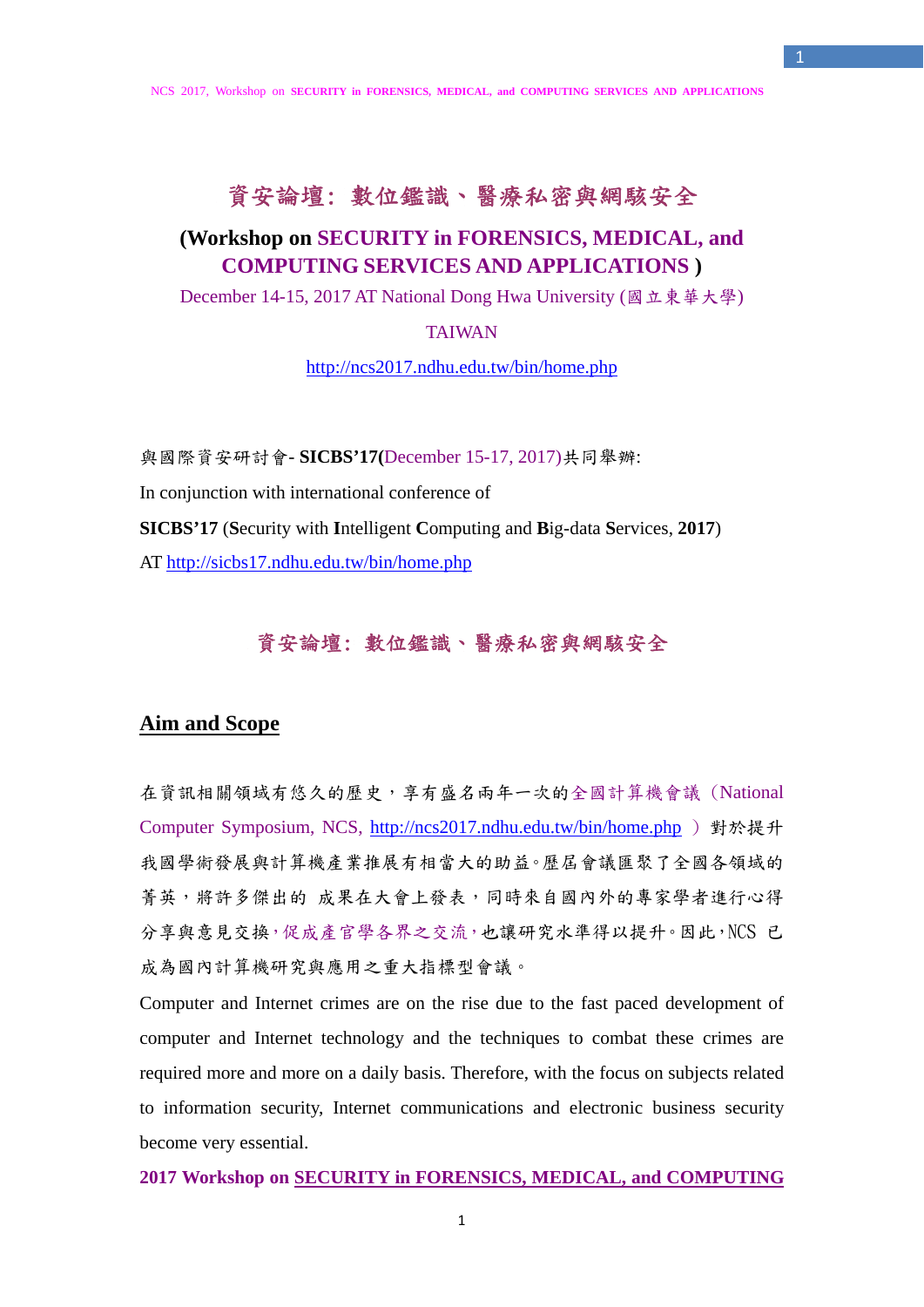**SERVICES AND APPLICATIONS (**數位鑑識、醫療私密與網駭安全) intends to provide a forum for researchers, educators, and professionals to exchange their discoveries, practices and cutting-edge research achievements covering those aspects of security with the forensics, medical concerns, computing services and applications. The workshop also explores future trends and applications in these areas and other related areas. Your Participation at the workshop would be an excellent opportunity for you to meet other researchers and to discuss the technology advancements. The 2017 National Computer Symposium (NCS 2017) will be held from **December 14-15, 2017 AT National Dong Hwa University (**國立東華大學**) TAIWAN, (NCS WEB-PAGE AT http://ncs2017.ndhu.edu.tw/bin/home.php ).** 

### **Topic of Interests**

Areas of interest include, but are not limited to, the following topics:

- \* Digital forensics surveillance technology and procedure
- \* Authentication and privacy in security
- \* Medical protection systems
- \* Network attack and defense program studies
- \* Information leakage in conglomerate
- \* Information hiding, malicious code, and steganography
- \* Attack and cryptanalysis in network systems
- \* Copyright protections and personal privacy
- \* Mobile service and security in applications
- \* Technology law related privacy and protection
- \* Personal privacy and medical security in internet applications
- \* Phishing and online fraud preventions
- \* Applied/commercial cryptography
- \* Commercial cryptographic applications
- \* Information Law with personal privacy
- \* Custody of evidence chain in networking systems
- \* Security and privacy in wireless communications
- \* Integrity of digital evidence and live investigations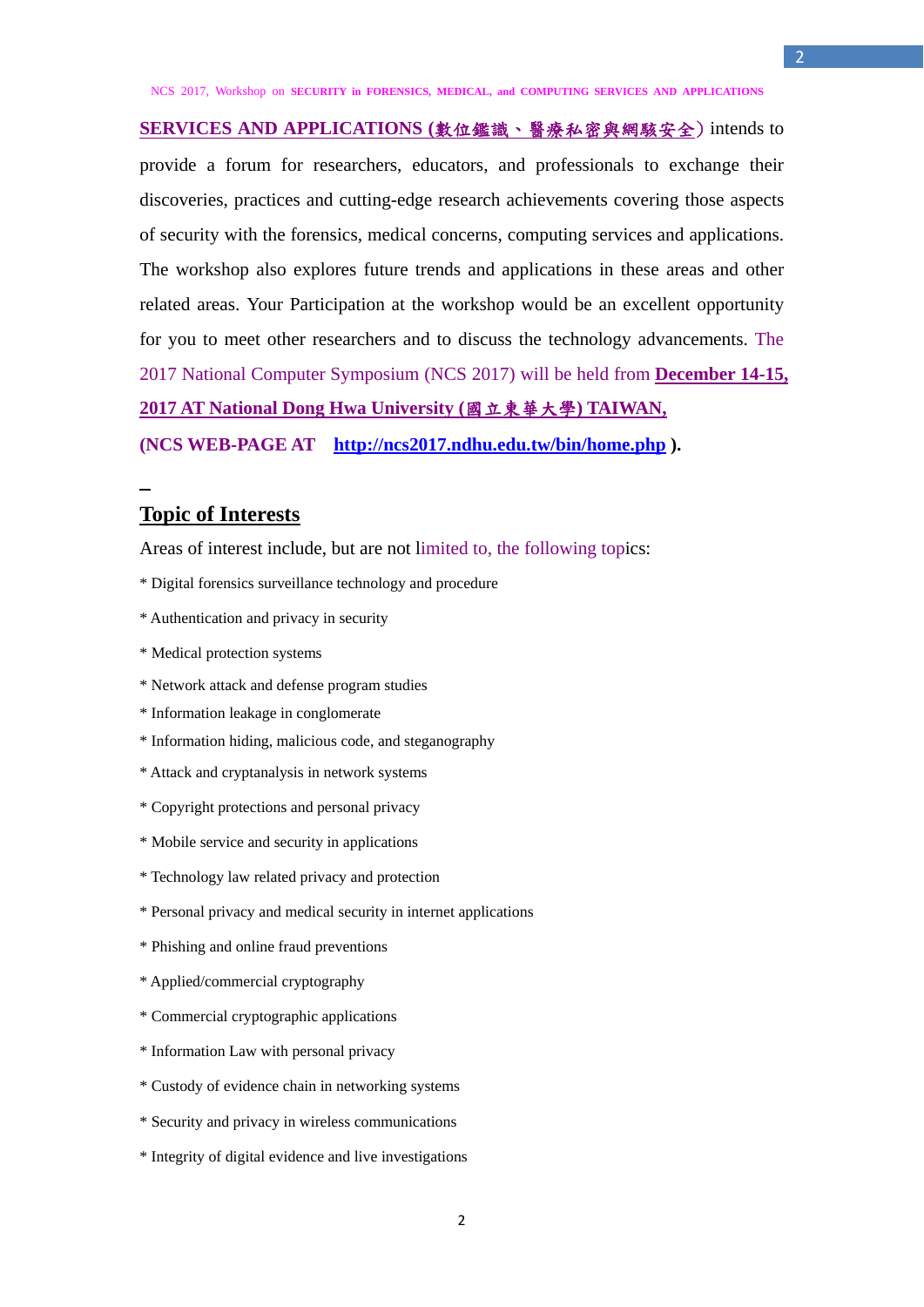- \* Incident response and investigation in communications
- \* Location privacy and authentication in vehicle systems
- \* Vehicular ad-hoc network (VANET) security
- \* Security and privacy in ubiquitous computing and context-aware applications
- \* Forensic analysis and tracing traitors
- \* RFID applications and security countermeasures
- \* Cyberstalking investigations in network activities
- \* Web services/XML forensics
- \* Computer and network security and applications
- \* Formal methods in network forensic computing
- \* Legal, ethical and policy issues in network forensics
- \* Social networking forensics
- \* Cloud forensics
- \* Network forensics case studies
- \* Data mining for evidence trace in networks
- \* Multimedia analysis for forensics
- \* Communication protocols in network forensics
- \* Network forensics
- \* Fraud detection
- \* Cloud computing security

### **Journal Publication Recommendations**

- 1. Journal of Chung Cheng Institute of Technology (中正嶺學報)(EI)
- 2. IEEE Access (SCI): Special Section "Recent Advances on Radio Access and Security Methods in 5G Networks"
- 3. JIHMS- Journal of Information Hiding and Multimedia Signal Processing (EI)
- 4. Sustainability (SCI): Special Issue "Cloud Platform Sustainability Technologies for Industrial Internet of Things"
- 5. Springer Multimedia Tools and Applications (SCI)
- 6. JIT-Journal of Internet Technology (SCI)
- 7. JOC-Journal of Computers (EI)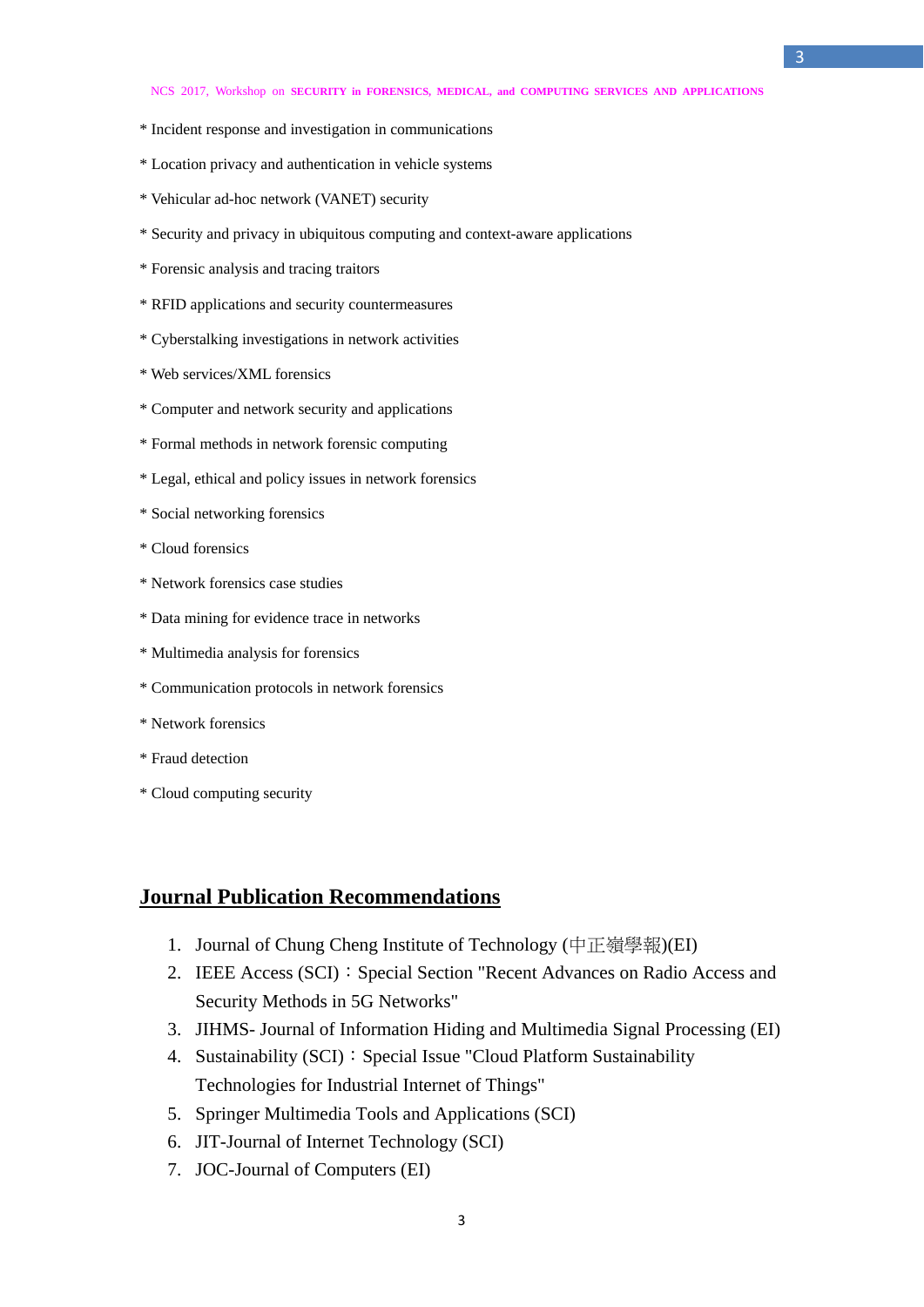4

8. Journal of Supercomputing (SCI)

# **Important Dates**

Paper submission deadline: **NOV. 05, 2017 (Extended)**  NCS 2017 Submission: http://tanetsys.mcu.edu.tw/index.php/ncs2017/index/login Notification of Acceptance: **NOV. 10, 2017** Final Camera Ready Paper Submission: http://ncs2017.ndhu.edu.tw/bin/home.php **Conference: DEC. 14-15, 2017** 

## **Workshop Organizing Committees**

### **General Chairs:**

| Dr. Chin-Chen Chang/張真誠 | Feng Chia University, Taiwan   |
|-------------------------|--------------------------------|
| Dr. Tzonelih Hwang/黄宗立  | National Cheng Kung University |

#### **Advisory Committee:**

| President/理事長 王偉先         | 王偉先 中將                                               |
|---------------------------|------------------------------------------------------|
| (大會邀請演講)                  | 理事長/社團法人中華工業合作發展促進會                                  |
|                           | 前國家安全局副局長                                            |
|                           | 前國家安全會議/諮詢委員/資訊長                                     |
|                           | 前理事長/國際國防通信電子協會中華民國總會                                |
| President/總經理 馬宏燦         | 中華電信股份有限公司總經理                                        |
| Vice Director General 林玲蘭 | 法務部調查局副局長                                            |
|                           |                                                      |
| Dr. Tzong-Chen Wu/吳宗成     | National Taiwan University of Science and Technology |
| Dr. Chin-Laung Lei/雷欽隆    | National Taiwan University                           |
| Dr. Hahn-Ming Lee/李漢銘     | 財團法人電信技術中心董事長                                        |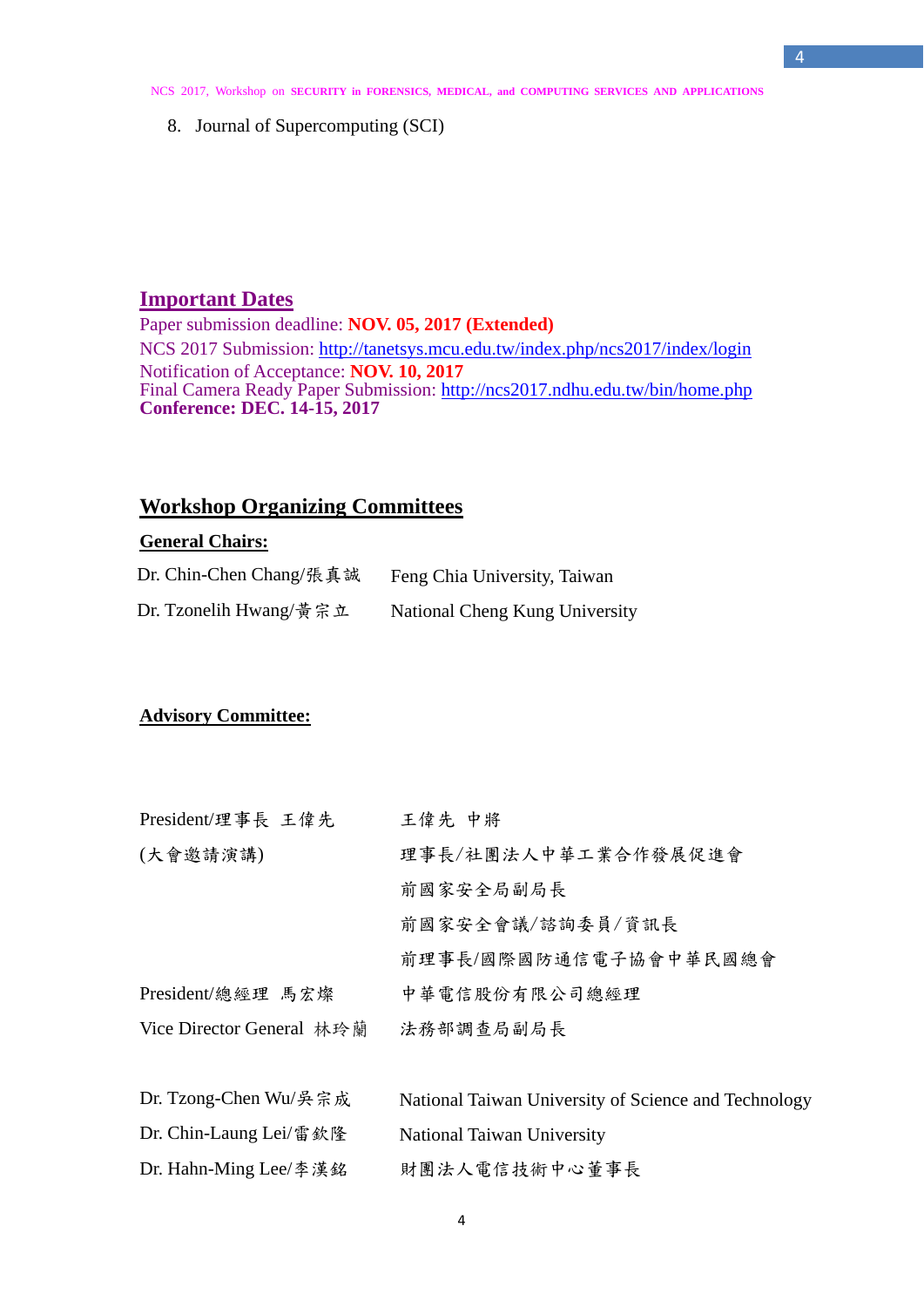|                         | National Taiwan University of Science and Technology          |
|-------------------------|---------------------------------------------------------------|
| Dr. Rong-Jaye Chen/陳榮傑  | National Chiao Tung University                                |
| Dr. Chuan-Yi Tang/唐傳義   | President/校長, Providence University                           |
| Dr. Chen-Jai Lee/李承嘉    | President/校長, National Taipei University                      |
| Dr. Hsu-Chun Yen/顏嗣鈞    | <b>Computer Center Director of National Taiwan University</b> |
| Dr. D.J. Guan/官大智       | National Sun Yat-sen University                               |
| Dr. Yuan-Yu Jing/荊元宇    | 荊元宇少將院長, Chung Cheng Institute of Technology,                 |
|                         | <b>National Defense University</b>                            |
| CIO Hong-Wei Jyan/簡宏偉   | 行政院資通安全處處長/Director General                                   |
|                         | Department of Cyber Security, Executive Yuan (Cabinet)        |
| President Bob Hung/洪偉淦  | 趨勢科技台灣暨香港區總經理/Trend Micro                                     |
| Dr. Chien-Lung Chan/詹前隆 | Yuan Ze University                                            |
| Dr. Hung-Min Sun/孫宏民    | <b>National Tsing Hua University</b>                          |

## **Program-Chairs:**

| Dr. Shiuh-Jeng WANG/王旭正 | <b>Central Police University</b> |
|-------------------------|----------------------------------|
| Dr. Jen-Chun Chang/張仁俊  | National Taipei University       |
| Dr. Chien-Lung Hsu/許建隆  | <b>Chang Gung University</b>     |

## **Publicity Chairs:**

| Dr. Kuo-Yu Tsai/蔡國裕     | <b>Chinese Culture University</b>   |
|-------------------------|-------------------------------------|
| Dr. Liang-Chun Chen/陳亮均 | Fo Guang University                 |
| Dr. Chi-Yao Weng/翁麒耀    | <b>National Pingtung University</b> |

# **Technique Program Committee (TPC):**

| Dr. Hsien-Chu Wu/吳 憲珠 | National Taichung University of Science and Technology |
|-----------------------|--------------------------------------------------------|
| Dr. Jung-Shian Li/李忠憲 | National Cheng Kung University                         |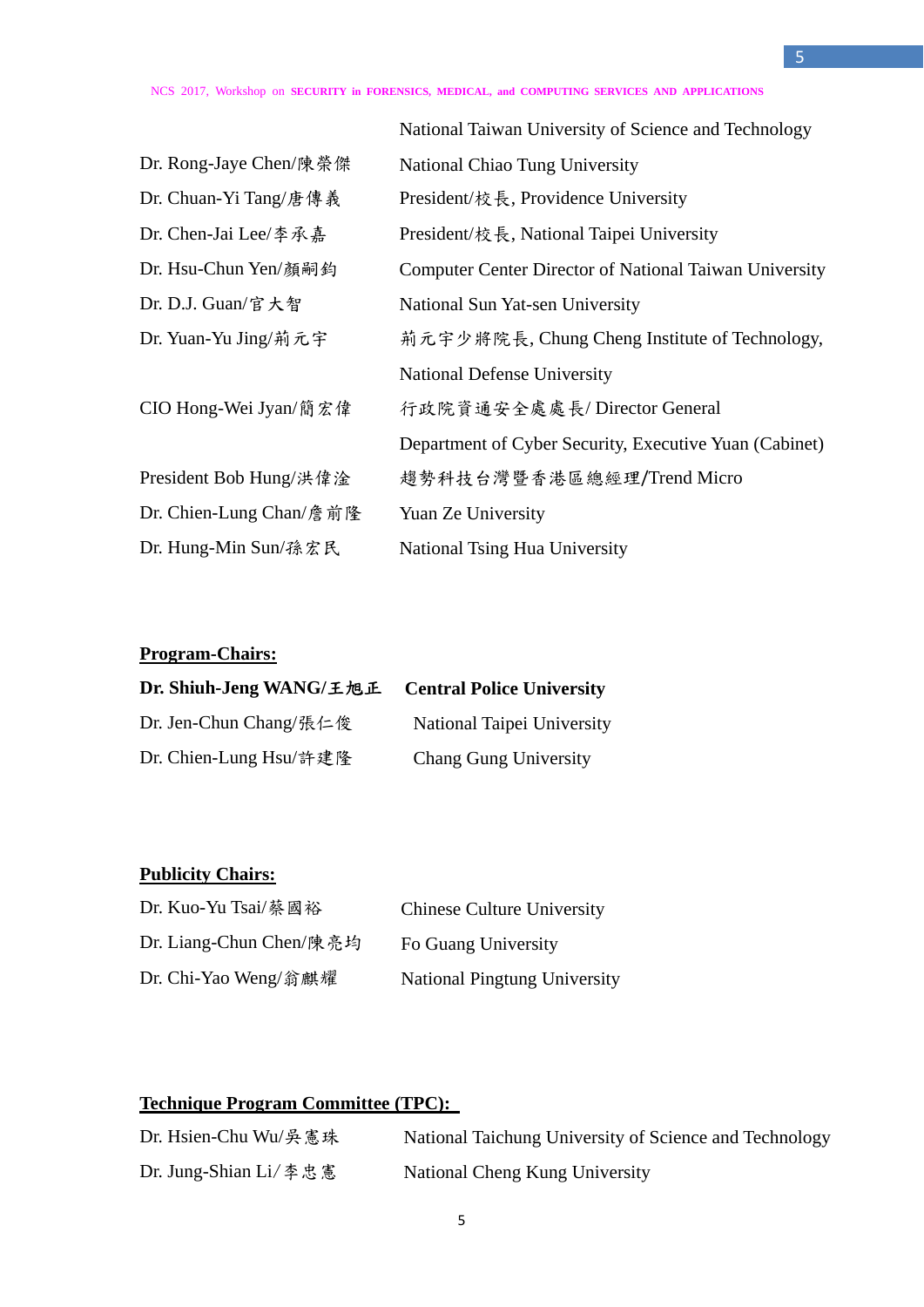Dr. Feng-Tse Lin/林豐澤 Dr. Yi-Lang Tsai/蔡一郎 Dr. Hsu-Chun Hsiao/蕭旭君 Dr. Chia-Mei Chen/陳嘉玫 CIO Shih-Su Chou/周世恕 Dr. Min-Shiang Hwang/黃明祥 Dr. Hsing-Chung Chen/陳興忠 Asia University Dr. Ping Wang/王平 Kun Shan University Dr. Wen-Chuan Wu/吳汶涓 CIO Chun-Young Chang/張俊揚 Dr. Hsi-Chung Lin/林熙中 Aletheia University Dr. Chin-I Lee/李靜怡 Dr. I-Ching Hsu/許乙清 Dr. Ming-Fu Li/黎明富 Chang Gung University Dr. Sheng-Chih Ho/賀盛志 National Defense University Dr. Chao-Lung Chou/周兆龍 National Defense University Dr. Yi-Ming Chen/陳奕明 National Central University Dr. Cheng-Yu Lu/呂承瑜 104 Corporation

Chinese Culture University National Applied Research Laboratories National Taiwan University National Sun Yat-sen University Coast Guard Administration Asia University Dr. Han-Yu Lin /林韓禹 National Taiwan Ocean University Aletheia University National Police Agency Ling Tung University National Formosa University Dr. Chun-Ying Huang/黃俊穎 National Chiao Tung University Dr. Hsia-Hung Ou/歐俠宏 National Taiwan Sport University Dr. Bo-Chao Cheng/鄭伯炤 National Chung Cheng University Dr. Chang Chi-Chao/張智超 Chang Jung Christian University Dr. Yih-Jiun Lee/李亦君 Private Chinese Culture University Dr. Te-Yu Chen/陳德佑 National Tainan Junior College of Nursing Dr. Shin-Ming Cheng/鄭欣明 National Taiwan University of Science and Technology Dr. Wen-Guey Tzeng/曾文貴 National Chiao Tung University Dr. Yong-Sheng Chen/陳永昇 National Taipei University of Education Dr. Tzong-Sun Wu/吳宗杉 National Taiwan Ocean University Dr. Chih-Ho Chou/周智禾 National Center for Cyber Security Technology Dr. Mu-En Wu/吳牧恩 National Taipei University of Technology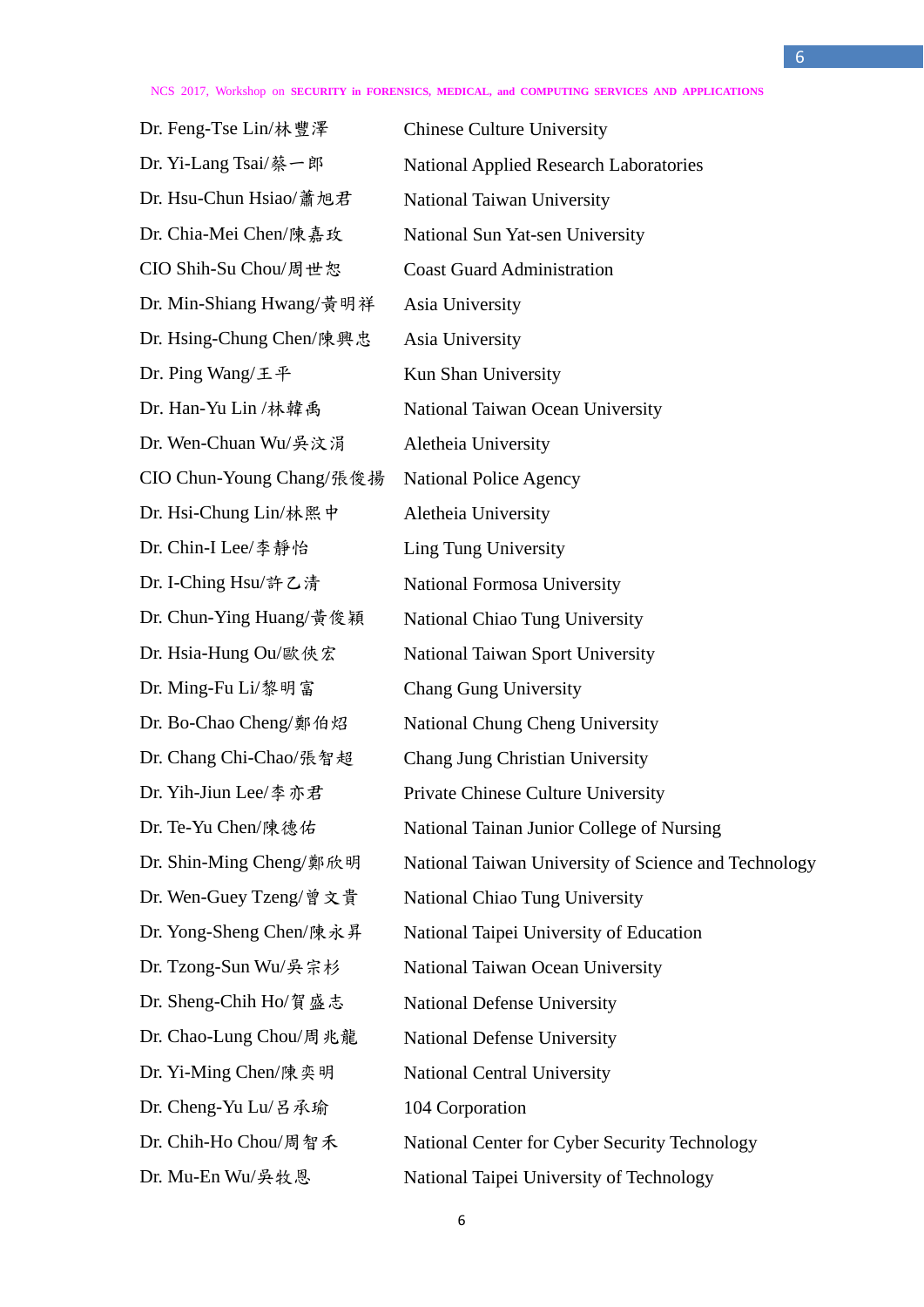7

Dr. M.S. Chang/張明桑 Central Police University Dr. Yi-Chao Wu/吳亦超 CEO Chih-Hao Yen/鄢志豪 CIO Ching-Wei Su/蘇清偉 Dr. Ching-Te Wang/王清德 Dr. Tzu-Chuen Lu/呂慈純 Dr. Hsin-Lung Wu/吳信龍 National Taipei University CIO Kai-Sheng Yang/楊凱勝 National Police Agency CIO Hsiang-Lin Chen/陳祥麟 National Police Agency Dr. Kuo-Ching Wu/吳國清 Central Police University Dr. Chih-Ping Yen/顏志平 Central Police University Dr. Yen-Wen Chen/陳彥文 National Central University Dr. Jsen-Shung Lin/林曾祥 Central Police University Dr. Jieh-Shan Yeh/葉介山 Providence University Dr. Cheng-Chi Lee/李正吉 Fu Jen Catholic University Dr. Hung-Yu Chien/簡宏宇 National Chi Nan University Dr. Li-Der Chou/周立德 National Central University Dr. Fu-Ching Tsai/蔡馥璟 Central Police University Dr. Ally Chia-Chen Lin/林家禎 Providence University Dr. Chih-Hung Wang/王智弘 National Chiayi University

Dr. Cheng-Ta Huang/黃正達 Oriental Institute of Technology Dr. Shao-Lun Lee/李紹綸 Oriental Institute of Technology Dr. Da-Ren Chen/陳大仁 National Taichung University of Science and Technology Chihlee Institute of Technology National Police Agency National Police Agency National Chin-Yi University of Technology Chaoyang University of Technology Dr. Kuo-Hui Yeh/葉國暉 National Dong Hwa University Dr. Kuo-Jui Wei/魏國瑞 AAA Security Technology Co. Ltd Dr. I-Te Chen/陳以德 Kaohsiung Medical University Dr. Chun-Ta Li/李俊達 Tainan University of Technology Dr. Yu-Yi Chen/陳育毅 National Chung Hsing University Dr.. Yu-Li Lin/林育梨 Ministry of Justice Investigation Bureau Dr. Cheng-Hsing Yang/楊政興 National Pingtung University Minsheng Campus Dr. Narn-Yih Lee/李南逸 Southern Taiwan University of Science and Technology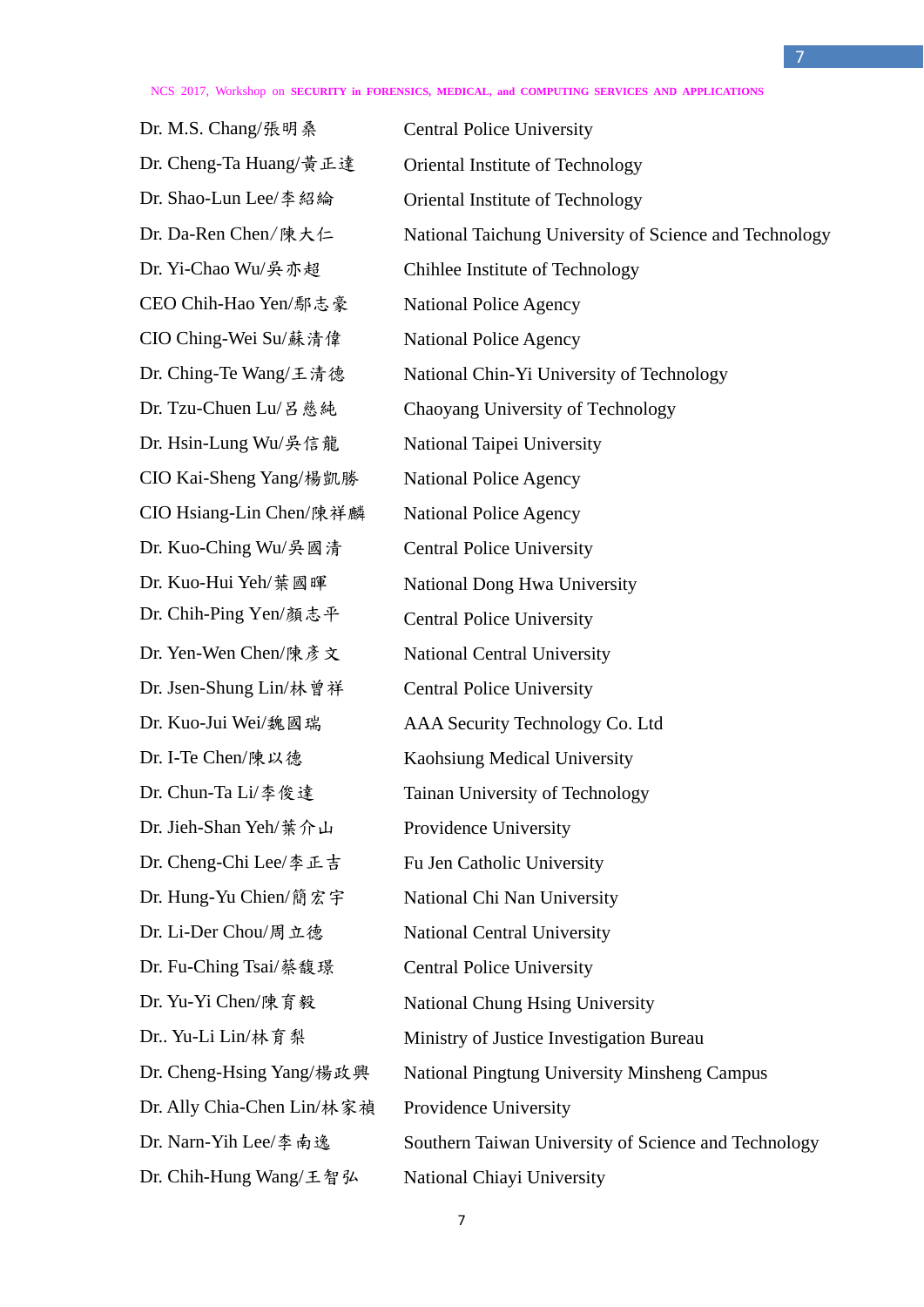8

Dr. Chu-Hsing Lin/林祝興 Dr. Chen-Tang Tung/董正談 Tung Hai University Central Police University Dr. Ji-Han Jiang/江季翰 National Formosa University CIO Fu-Chung Kuo/郭富忠 Dr. Jung-San Lee/李榮三 National Police Agency Feng Chia University Dr. Wei Ping Chang/張維平 Central Police University Dr. Ya-Fen Chang/張雅芬 National Taichung University of Science and Technology Dr. Yung-Kuan Chan/詹永寬 National Chung Hsing University Dr. Chien-Yuan Chen/陳建源 National University of Kaohsiung Dr. Tung-Shou Chen/陳同孝 National Taichung University of Science and Technology Dr. Tzung-Her Chen/陳宗和 National Chiayi University Dr. Tzer-Shyong Chen/陳澤雄 Tung Hai University Dr. Wei-Kuei Chen/陳維魁 Chien Hsin University of Science and Technology Dr. Yi-Hui Chen/陳宜惠 Asia University Dr. Chen-Mou Cheng/鄭振牟 National Taiwan University Dr. Wen-Long Chin/卿文龍 National Cheng Kung University Dr. Yung-Chen Chou/周永振 Asia University Dr.. Sheng-Wei Chen/陳昇瑋 Academia Sinica, Taiwan Dr. Wei-Hua He/何煒華 Soochow University Dr. Gwoboa Horng/洪國寶 National Chung Hsing University Dr. Pao-Ann Hsiung/熊博安 National Chung Cheng University Dr. Fu-Hau Hsu/許富皓 National Central University Dr. Yu-Chen Hu/胡育誠 Providence University Dr. Ren-Junn Hwang/黃仁俊 TamKang University Dr. Shin-Jia Hwang/黃心嘉 TamKang University Dr. Shih-Kun Huang/黃世昆 National Chiao Tung University Dr. Wen-Shenq Juang/莊文勝 National Kaohsiung First University Science and Technology Dr. Da-Yu Kao/高大宇 Central Police University Dr. Wei-Chi Ku/顧維祺 National Taichung University of Education Dr. Ching-Feng Lee/李金鳳 Chaoyang University of Technology Dr. Wei-Bin Lee/李維斌 Feng Chia University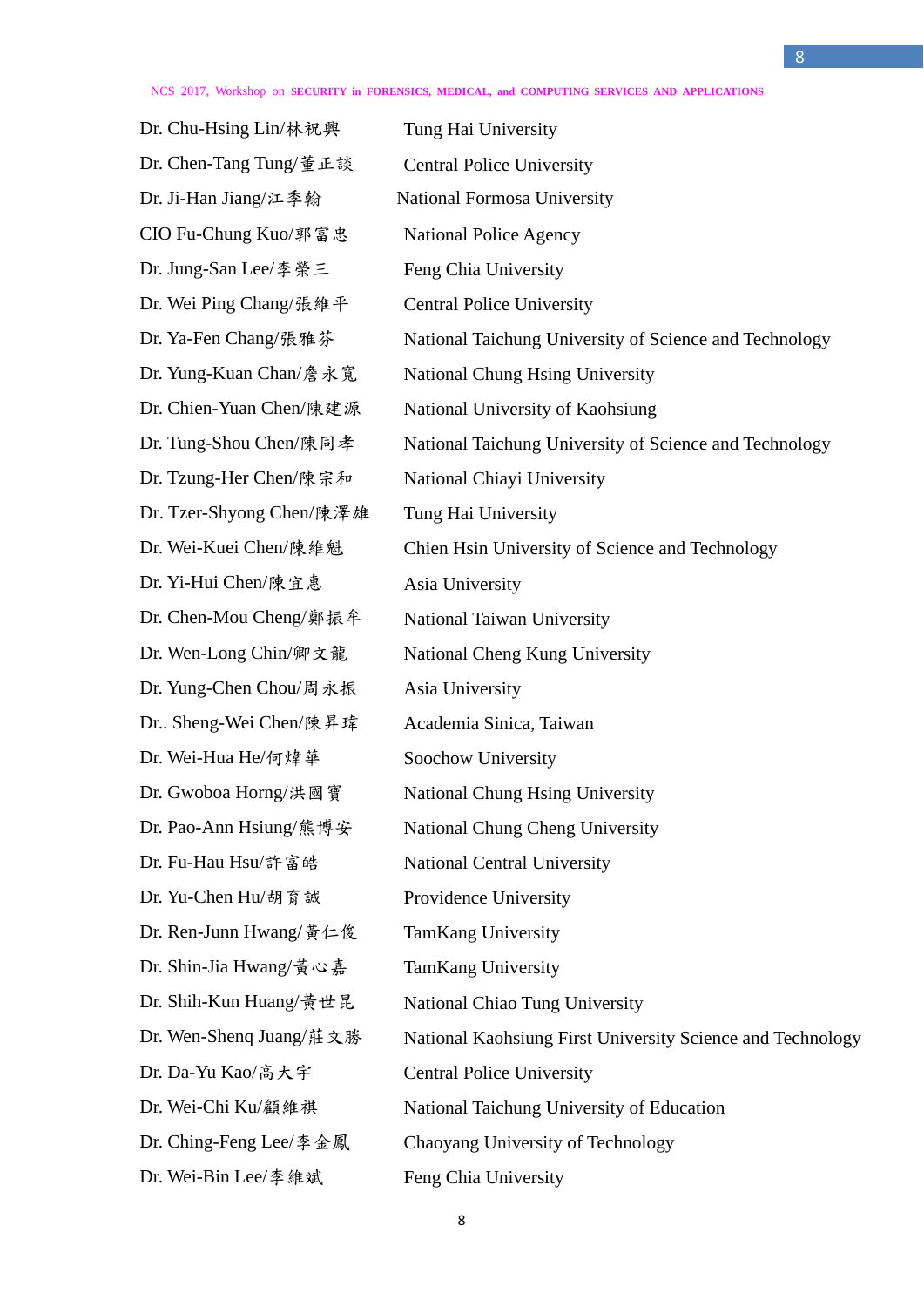Dr. Jin-Cherng Lin/林金城 Tatung University Dr. Pei-Yu Lin/林珮瑜 Yuan Ze University Dr. Der-Chyuan Lou/婁德權 Chang Gung University Dr. Jia-Ning Luo/羅嘉寧 Ming Chuan University Dr. Wei-Liang Tai/戴維良 Chinese Culture University Dr. Woei-Jiunn Tsaur/曹偉駿 National Taipei University Dr. Jau-Hwang Wang/王朝煌 Central Police University Dr. Tai-Kuo Woo/伍台國 Dr.. Ting-Ting Yang/楊婷婷 Dr. Tung-Ming Koo/古東明 Dr. Hao-Kuan Tso/左豪官 Dr. Chung-Ming Ou/歐崇明 Dr. Ming-Jhih Siao/蕭名智 Dr. Hai-Cheng Chu/朱海成 CEO Hsin-Ming Yu/游信銘 Dr. Yu-Chi Chen/陳昱圻 Dr. Chung-Mei Fan,/范仲玫 Dr. You-Lu Liao/廖有祿 Dr. Yue-Shan Chang/張玉山 Dr. Yao-Hsin Chou/周耀新 Dr. Chen-Kun Tsung/欉振坤

Dr. Iuon-Chang Lin/林詠章 National Chung Hsing University Dr. Po-Ching Lin/林柏青 National Chung Cheng University Dr. Tsung-Hung Lin/林宗宏 National Chin-Yi University of Technology Dr. Chung-Fu Lu/呂崇富 Chihlee Institute of Technology Dr. Jau-Ji Shen/沈肇基 National Chung Hsing University Dr. Chin-Shiuh Shieh/謝欽旭 National Kaohsiung University of Applied Sciences Dr. Ming-Hour Yang/楊明豪 Chung Yuan Christian University Dr. Ray-Lin Tso/左瑞麟 National Cheng-Chi University Dr. Yuh-Min Tseng/曾育民 National Changhua University of Education Dr. Wei-Jen Wang/王尉任 National Central University National Defense University National University of Tainan National Yunlin University of Science and Technology Chien Hsin University of Science and Technology Kainan University Tri-Service General Hospital National Taichung University of Education Chang-Gung Memorial Hospital Yuan Ze University Taiwan Hospital Association Central Police University National Taipei University National Chi Nan University National Chin-Yi University of Technology